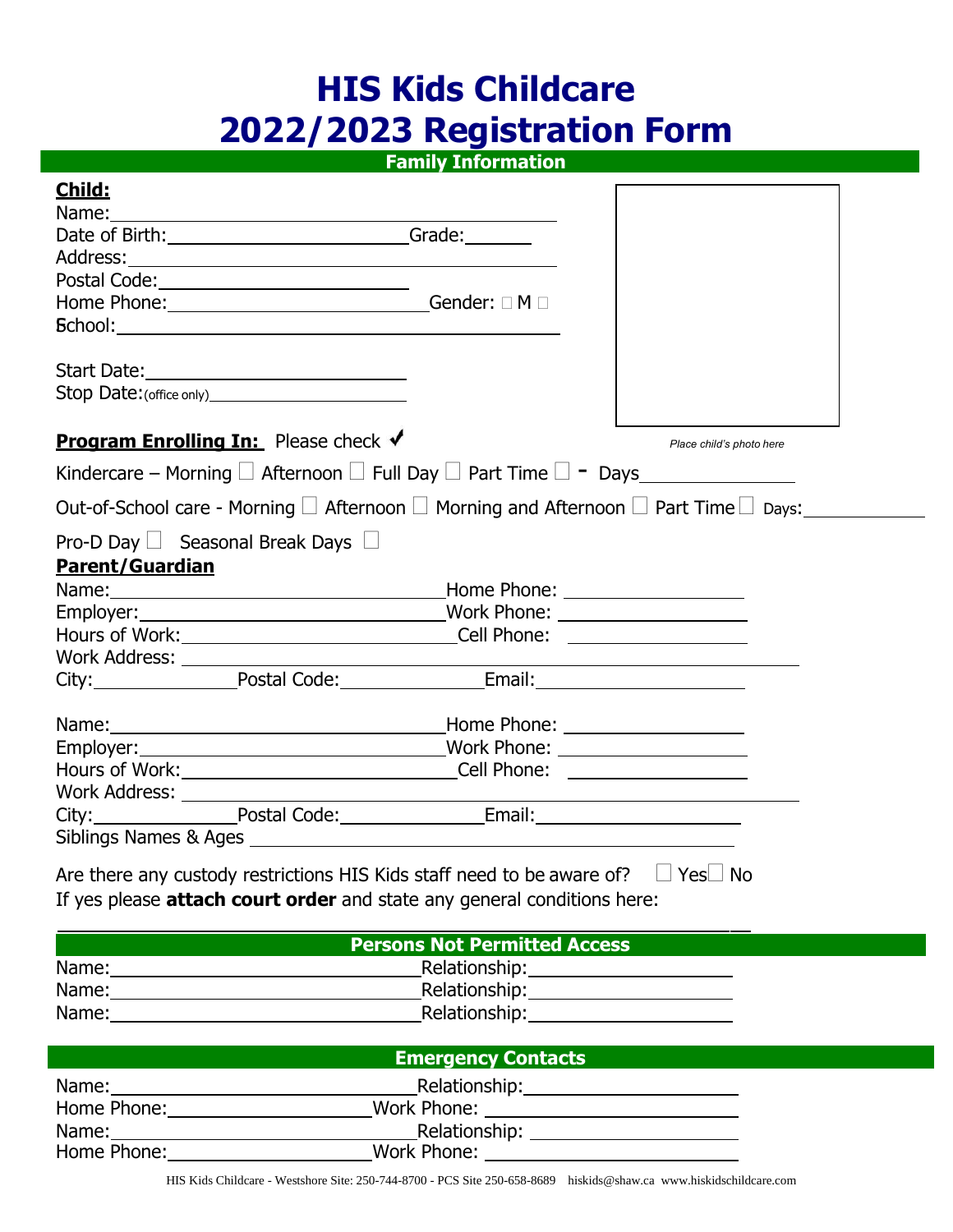#### **Authorized Pick-ups**

Name: Name: Relationship:

Home Phone: Work Phone:

Name: Name: Relationship:

Home Phone: Work Phone:

# $\Box$  Check if **Emergency Contacts** are also authorized to pick up your child(ren)

**Medical Information**

| Family Doctor:                                                | Phone:        |
|---------------------------------------------------------------|---------------|
| Medical Identity #:                                           | Dependant $#$ |
| Family Dentist:                                               | Phone:        |
| Does vour child have any special needs? If yes please explain |               |

Does your child have any special needs? If yes please explain.

Does your child take any medications?

Special comments or instructions for Care Giver Indicate by checkmark Vision Problems  $\Box$  Allergies  $\Box$  Hearing Problems  $\Box$  Food Dislikes  $\Box$  Special Eating Habits  $\Box$  Special Diet Please comment on the above items checked:

Indicate any accident, illness or medical disabilities your child has had (give dates)

## **Immunization Schedule**

#### **Please indicate the dates the immunizations were given.**

\*Please note your child may not attend without this information

|                  | $1st$ visit | 2 <sup>nd</sup> visit | 3 <sup>rd</sup><br>visit | 12 Months          | 18 Months | 5-6 Years | Grade 6 |
|------------------|-------------|-----------------------|--------------------------|--------------------|-----------|-----------|---------|
| Diptheria        |             |                       |                          | N/A                |           |           | N/A     |
| Pertussis        |             |                       |                          | N/A                |           |           | N/A     |
| <b>Tetanus</b>   |             |                       |                          | N/A                |           |           | N/A     |
| Poliomyelitis    |             |                       |                          | N/A                |           |           | N/A     |
| <b>HIB</b>       |             |                       |                          | N/A                |           | N/A       | N/A     |
| <b>Measles</b>   | N/A         | N/A                   | N/A                      |                    |           | N/A       | N/A     |
| <b>Mumps</b>     | N/A         | N/A                   | N/A                      |                    |           | N/A       | N/A     |
| Rubella          | N/A         | N/A                   | N/A                      |                    |           | N/A       | N/A     |
| <b>Hepatitis</b> |             |                       |                          | N/A                | N/A       | N/A       |         |
|                  |             |                       |                          | <b>Douminainna</b> |           |           |         |

#### **Permissions**

- I give permission for my child to go on field trips arranged by HIS Kids Childcare  $\Box$  Yes  $\Box$  No
- 2. I am aware that in the case of accident or illness, if HIS Kids are unable to reach the parent/guardian, an ambulance may be called to accompany your child to the hospital. I give full authorization for emergency health services and accept all responsibility for payment of all accounts rendered to my family.
- 3. I certify that the information given in this form is all true and I am the legal parent or guardian of .
- 4.

Parent Signature Date

Additional Information about your child: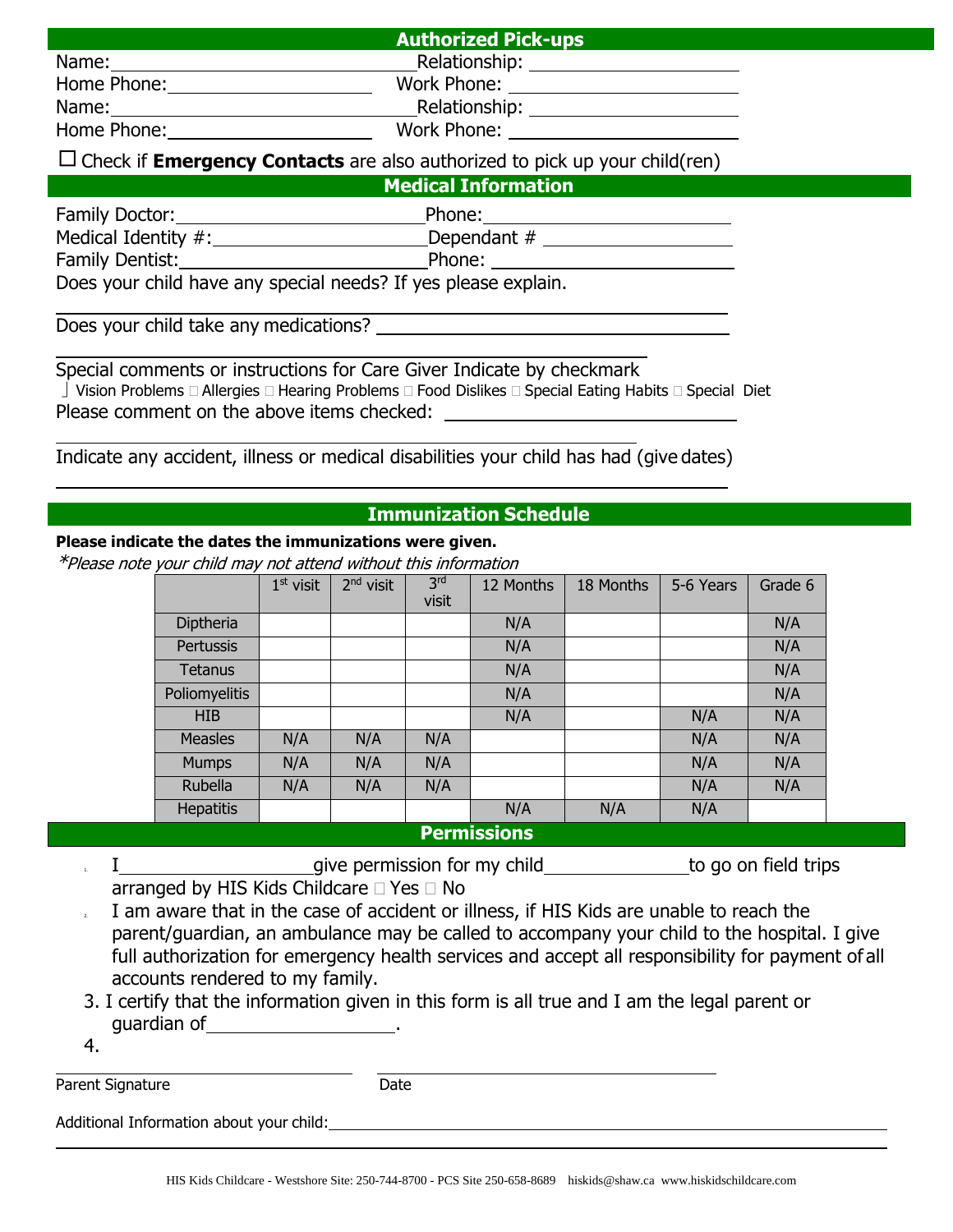# **HIS Kids Policies and Procedures**

# **Discipline**

**HIS Kids** goal is to encourage an environment that enables children to utilize their full potential. The children will be encouraged to build strong and healthy relationships with each other and with the staff. We believe relationships built on trust and respect creates a safe and positive environment for children. We will ensure the children can respect and live by the example set by our staff.

The staff of **HIS Kids** understands that a child grows and learns in a positive environment and as such encouragement and patience will be used in all situations. It is important that children know they are valued and respected and that each of them play an important role. Staff will encourage, value and respect each child's individual strengths and needs will always be of the utmost importance to staff.

At HIS Kids we believe it is important to deal with behavior in a proactive rather than a reactive manner.

- Expectations for behavior at the site and on field trips will be clearly outlined in a mannerthat is simple enough for the child to understand. In this way we hope to give the child the opportunity to be responsible for their actions.
- If a child is misbehaving the staff will first try and determine the cause of the behavior in a positive way. We will attempt to understand what the child is feeling and what may have triggered the situation, for example:

Did the child have a bad day? Was he/she teased at school? Did they get into and argument? Or perhaps they are not feeling well.

Once the cause is determined the staff will then deal appropriately with the child by calmly discussing why the behavior was inappropriate at the level the child would understand. The staff then would come up with a suitable consequence that fits the behavior. Reminding the child of the rules, redirecting his/her attention, offering more appropriate choices - giving the child opportunity to make the decision for themselves, limit the child's equipment, state natural and logical consequences.

- If the child does not respond to any of the above they will be asked to take time away from the other children, giving opportunity for the child to realize why they were behaving in such a manor. This is used to help the child to relax and refocus. The staff will first explain the meaning of a time away ensuring the child does not feel embarrassed or humiliated.
- Finally in extreme circumstances where a child is in danger to him/herself or another child it may be necessary to restrain the child. If a child has lost control, the staff will hold the child gently in a calm but controlled manor trying to soothe child and help them through the situation. Parents will be notified immediately and the situation will be discussed with staff and parent
- If a Childs behavior gets to the point where he/she is unresponsive to the staff; either causing a safety issue or distraction causing the focus to shift from the other children in care and all the above measures have been taken, the parents will be given 1 month notice to withdraw from the program.
- Parents are encouraged to work with the staff to ensure the most effective means of discipline for their child. We understand that not all children react in the same way to any given strategy. Therefore in order to provide the best environment for your child we welcome any and all input you can provide.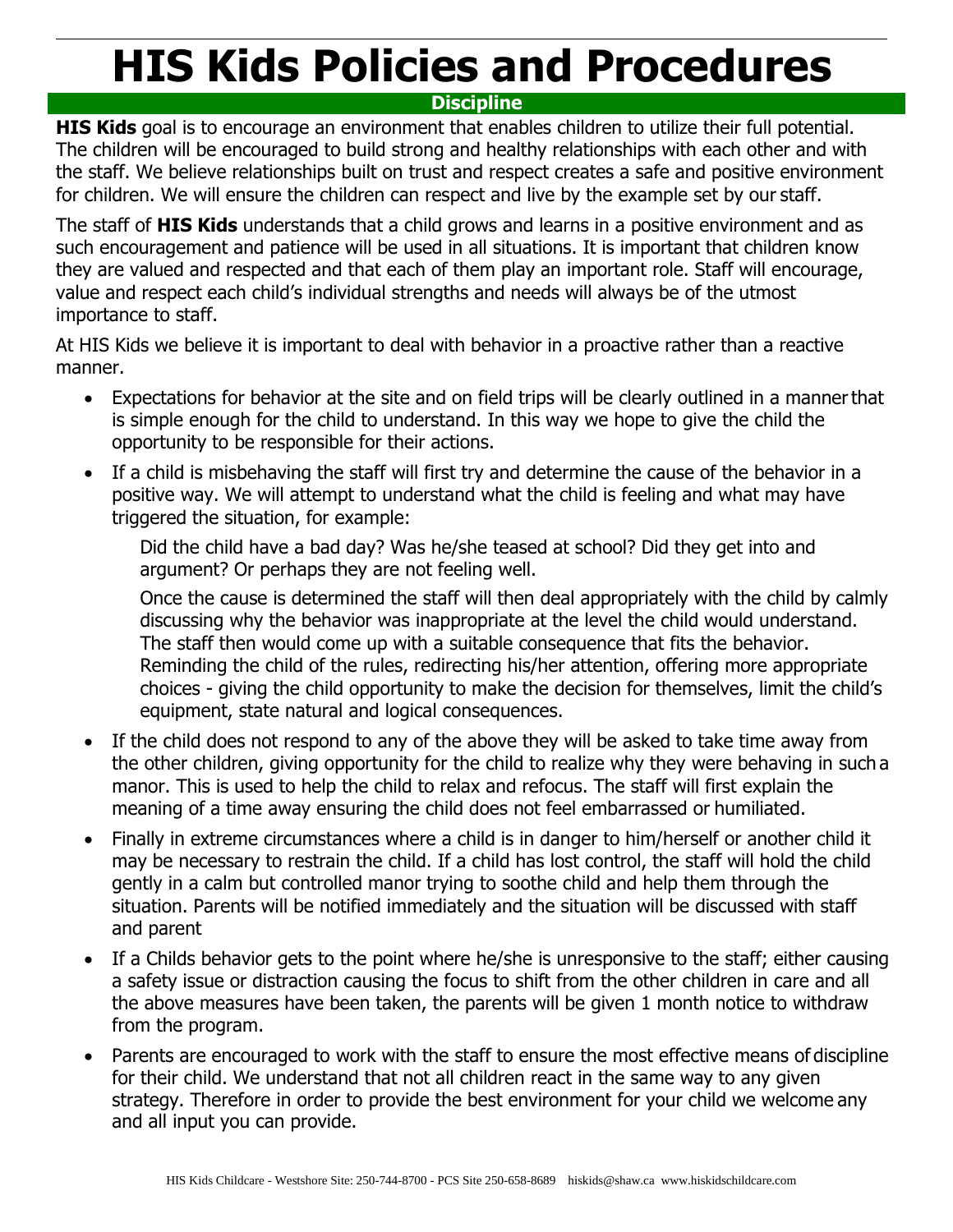# **In the event of Late Pick-Up**

A late pick up fee of \$10.00 flat fee plus \$1 minute you are late. If you arrive 10 minutes late it will cost you \$20.00. In the event of an emergency please call the site to notify the staff. Westshore site (250-478-5436) 6pm closing. PCS site (250-658-8689) 5:30pm closing. Please phone the site as soon as possible if you are going to be late. The staff member that stays behind will exercise his or her option to wave the late fee based on the situation. If you are more than one hour late and there has been no phone call to explain, the staff person is required to call the Ministry for Children and Families.

# **Bus Transportation:**

Children who require pick up from other schools are expected to be on time for the bus. Children are given a 10 minute window from the time the school bell rings. Children are not permitted to stay after school for any reason if they are expecting transportation to the HIS Kids site. Please ensure you make the necessary arrangements ahead of time to avoid the late arrival of your child. In the event that your child is late and holds up the bus, there will be a charge of \$10.00 to your account.

### **Security**

People authorized to pick up children are responsible to sign them out at time of pick up.

HIS Kids will not release a child to anyone except a parent of the person in care, or a person who has been authorized by the parent on the registration form or in writing. HIS Kids will not release a child when an authorized person appears to be incapable of providing safe care, or a person not authorized by the parent requests the release of the child. HIS Kids employees will ask for I.D. to ensure that only authorized people are picking up the children.

If for any reason your child has gone missing while at HIS Kids we will allocate all available staff to find your child. We will immediately call the police with a description of your child. We will provide the authorities with all the pertinent information that will help with the expedient return of your child. As soon as the authorities are called HIS Kids will call the parents to inform them of the situation.

If your child is going to be absent for any reason and you have not contacted the site in advance and HIS Kids needs to spend time looking for your child there will be a \$10.00 charge added to your account. If this becomes a regular occurrence you will be given one month notice to withdraw from the program.

## **Withdrawing or Decreasing Days**

If you need to withdraw your child or decrease the number or days your child will be in attendance **Four weeks written notice is required.** If written notice is not received you are responsible to pay for 30 days from the last day of attendance. No refund will be given under any circumstance without the proper written notice.

September Deposit – this is a non-refundable deposit taken for the following September. This will not be refunded if you change your mind **for any reason**, as we staff for the school year based on the sign ups.

# **Additional Days**

Spring Break, Christmas Camp, Professional Development Days and Summer Camp are done on a sign up basis. You will not be charged extra for these days unless you sign up for them. Fees will apply for these days for full time children. They will be given a pro-rated price based on what has already been paid for the month.

# **Method of Payment**

Before you child may start at HIS Kids arrangements for payment must be made. Acceptable payment methods are cheque, cash or e-transfer on the  $1<sup>st</sup>$  or  $15<sup>th</sup>$  of each month. We won't be able to accept payment from any parent whose payment has been returned NSF 3 times. **A \$35.00 fee will be charged for any NSF payment.**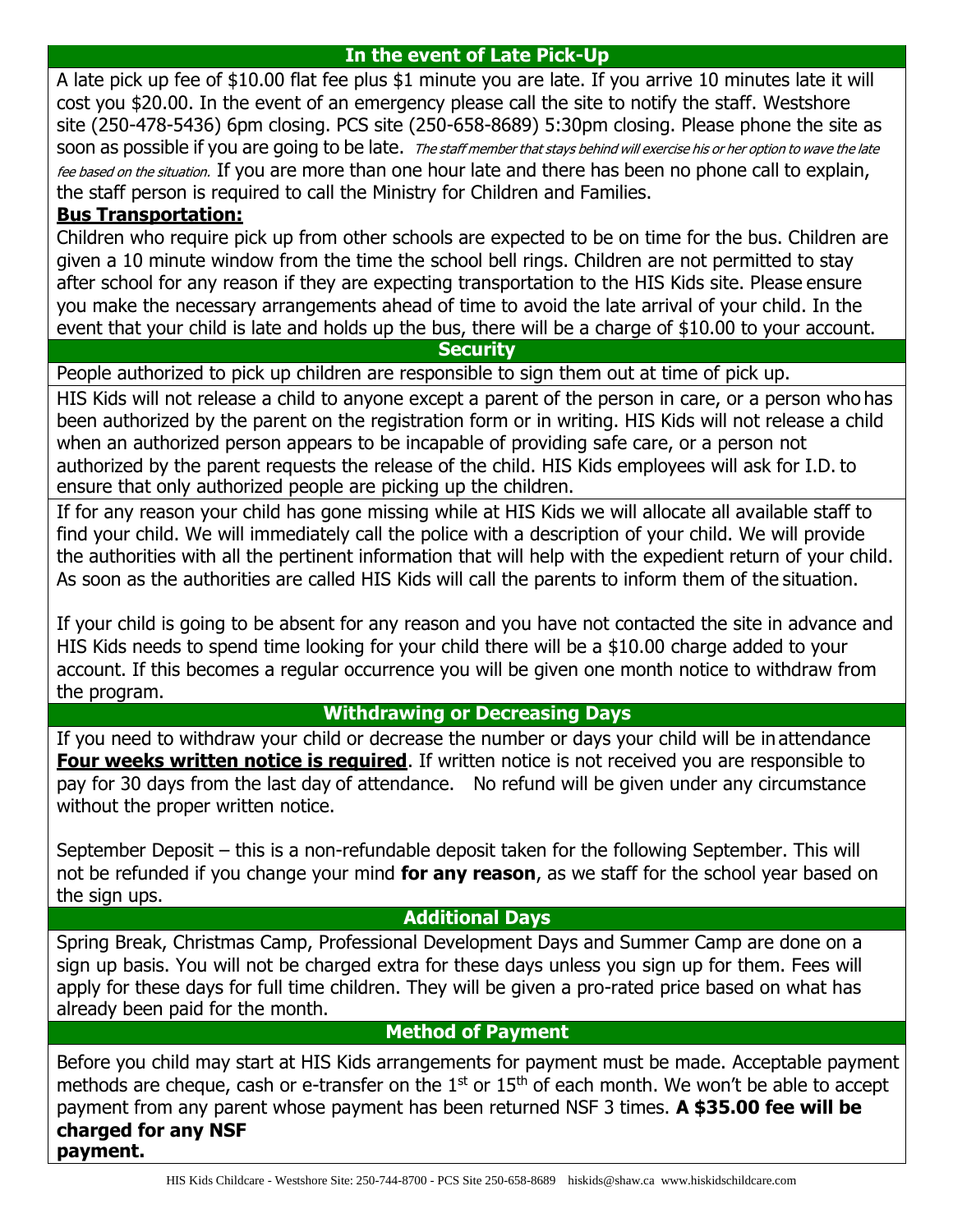#### **Absence or Illness**

If your child is signed up for care and is absent, you are still responsible to pay for that day. If you foresee your child being absent for any extended period, you are required to contact HIS Kids office and advise in writing (4 weeks in advance)to avoid charges on your account.

HIS Kids will immediately notify a parent if their child becomes ill or is injured, or requires medical attention. Children may not attend HIS Kids if; they have had a fever in the last 24 hours, vomiting, open rash or head Lice. We will provide a quiet, clean resting area for children who become ill while at HIS Kids, and ensure that a child who becomes ill is under the close supervision of a staff member. Parents that have children who have a communicable illness will be contacted to have their children picked up immediately.

#### **Incidents or Abuse**

HIS Kids will ensure that no child enrolled will be subject to emotional, physical, or sexual abuse or to physical or emotional neglect. HIS Kids will call child protection services and the licensing officer if any abuse is **suspected** within the facility or within the child's home so that they may determine the proper steps to take regarding a possible investigation.

HIS Kids must report any incident to the licensing officer under the following circumstances: disease outbreak, emotional abuse, an injury requiring emergency medical attention, a medication error, missing child, motor vehicle injury, neglect, poisoning, unexpected illness requiring emergency

### **Prepayment/Refund agreement**

If you prepay part or all of the cost of any of HIS Kids services and do not end up using the service, HIS Kids will refund you completely. Granted that four weeks written notice is given for any withdrawal or decrease in the number of days needed for care. Please note: **September deposit will not be refunded for any reason.**

#### **Nut Policy**

Please do not bring peanut products to the centre in the kid's lunch or snack, tree nuts are allowed.

**Screen Policy**

HIS Kids believes firmly in developing the full child, physically, mentally and socially. We don't believe this can be accomplished by placing children in front of screens for any extended amount of time. HIS Kids Childcare will not use screens for more than 1.5 hours per week, the only times screens will be used is Friday afternoon for our weekly movie and popcorn time.

#### **Active Play Policy**

HIS Kids Childcare will include physical activity, which includes moderate to vigorous bursts of high energy, raises the children's heart rate and may make them 'huff and puff' such as running or jumping. We want to promote healthy growth and development and support body control and movement. Our goal is to build strong bones and muscles, improve balance, coordination and help with the development of gross motor and fine motor skills. We believe active play promotes children's confidence, improves concentration and thinking and learning skills and provides opportunities to develop social skills and makes friends. HIS Kids will promote this activity by offering child initiated free play, organized outdoor/sports activities and offering outdoor playtime after our indoor activities.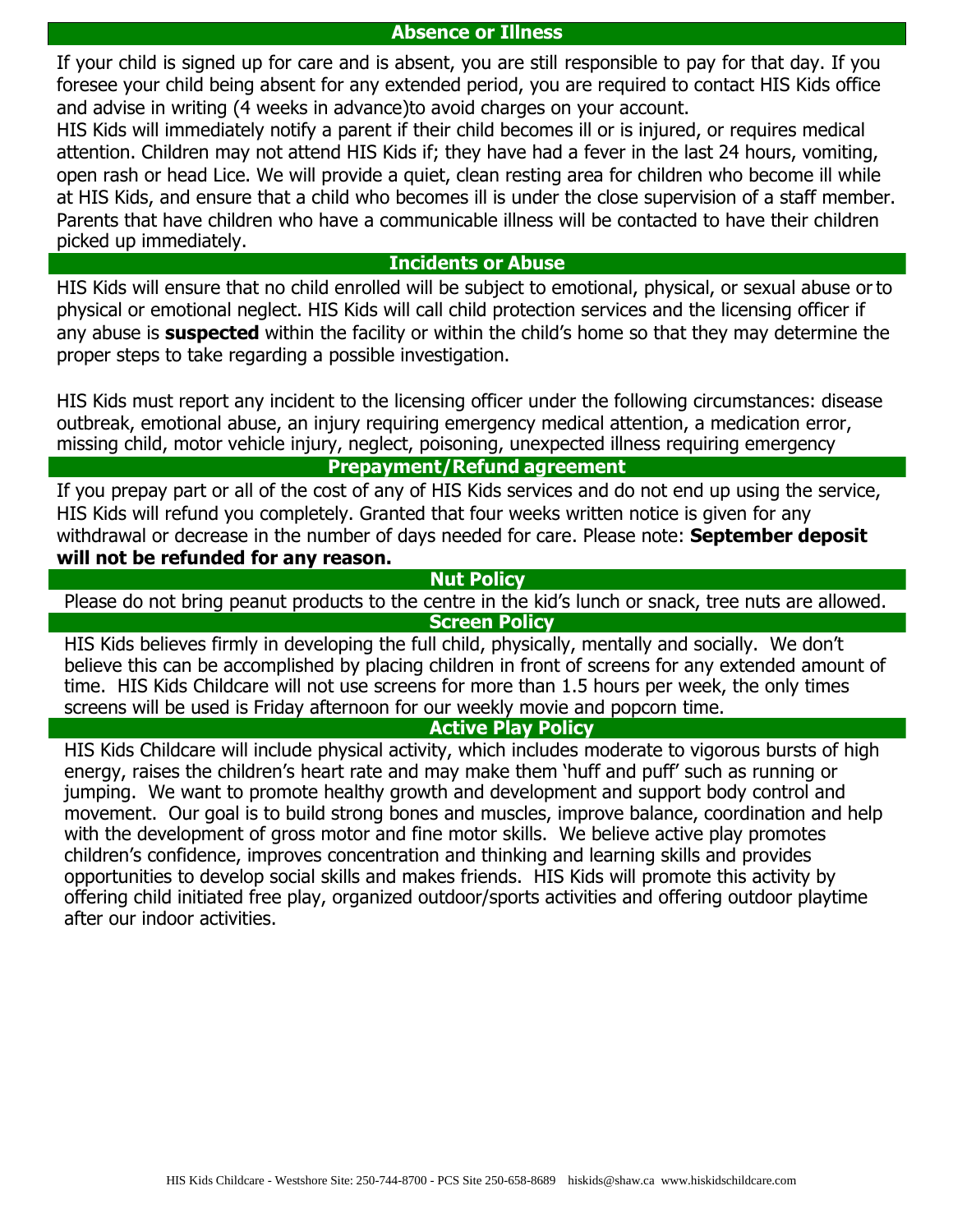# **HIS KIDS DECLARATION FORM**

## **PLEASE SIGN THE FOLLOWING STATEMENT AND ATTACH TO THE FRONT OF YOUR REGISTRATION FORM.**

٦

 $\overline{\Gamma}$ 

| have read and understand the HIS Kids policies and procedures, including the refund policy.                                                                                   | legal parent/guardian of __________________________________declare that I                                                                                                                                                      |  |
|-------------------------------------------------------------------------------------------------------------------------------------------------------------------------------|--------------------------------------------------------------------------------------------------------------------------------------------------------------------------------------------------------------------------------|--|
| I give HIS Kids my permission to use pictures that may have my child in them for the purposes of<br>advertising (posters or other forms of media). Yes $\Box$ No $\Box$       |                                                                                                                                                                                                                                |  |
| Signature: National Assembly Signature:                                                                                                                                       | Date: and the set of the set of the set of the set of the set of the set of the set of the set of the set of the set of the set of the set of the set of the set of the set of the set of the set of the set of the set of the |  |
| PLEASE ENSURE YOU HAVE ATTACHED THE FOLLOWING:                                                                                                                                |                                                                                                                                                                                                                                |  |
| <b>Registration Form</b><br>Payment, Registration will not be processed without direct deposit form in advance.<br>Summer Sign up Sheet if Summer Day Camps<br>$\blacksquare$ |                                                                                                                                                                                                                                |  |

|                               | for office use only $\frac{1}{2}$ |
|-------------------------------|-----------------------------------|
|                               |                                   |
| 1. Application received       | (date)                            |
| 2. Method of payment received | (date)                            |
| 3. Preferred start date       | (date)                            |
|                               |                                   |